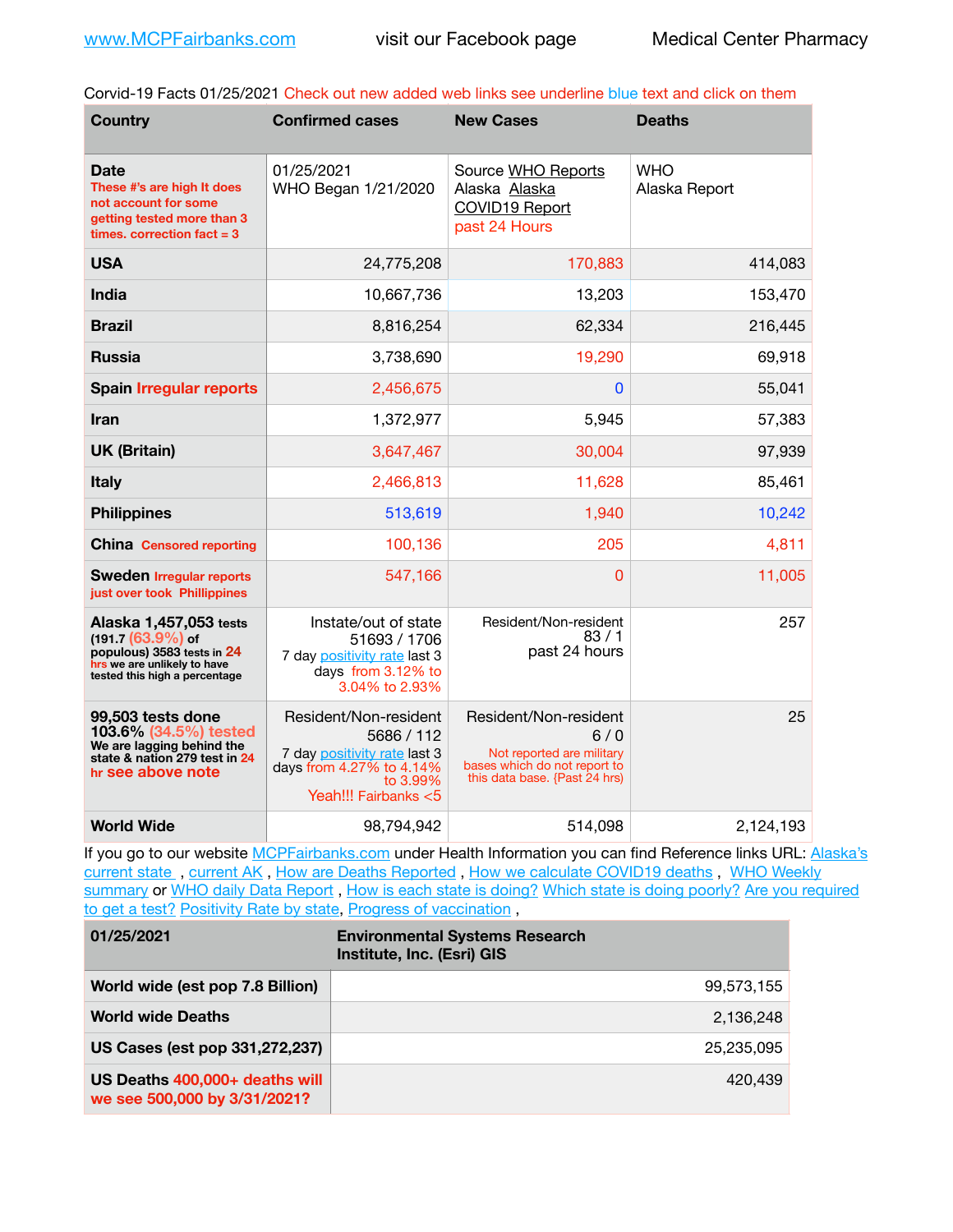## Impact of COVID-19 on the US Healthcare system

Estimated US Population 331.3 million 152.5% (50.8%) have been tested (504.7 million)

Estimated 5% of US population will test positive for Covid-19 16.56 million (currently 25.2 Million (7.62%) of population tested positive vs Alaska 6.8%) we have currently tested an est. 504.7 million based on 25.2 mill that have tested positive discount some of these numbers by 67% to account for multiple testing of same person. If 8% will require hospitalization of the 16.56 million positive cases, we would need 1.325 million beds. Estimated by the American Hospital Association there are 800,000 staffed beds available.

The US has 2.8 hospital beds per 1000 our needs could be 56, China had 4.3, Italy 3.2, South Korea 12.3

The USNS Mercy and Comfort added **8.2000** staffed beds, not ICU Of these estimated to be admitted to ICU 860,000. to ICU beds The US has 16,000 ICU beds we have 68,000-85,000 beds

US could need 299,000beds with ventilators <16,000 ventilators

 The Needs

**Summation:** Estimated needs could be 1.325 million hospitalized beds for just COVID-19 patients alone. If positives represents 5% of test run, then approximately 504.7 million have been tested, we have no idea how many tests have been run or how many multiple tests conducted on the same person, resulting in 25.2 million positive tests run with 420439 with 1457 deaths in the past 24 hours, ave 2740/day. In AK, with 51,693 positive cases 6.8% of Alaska, 1161 hospitalizations, and 257 deaths. Hospitalization rate is 2.25% of those that test positive, Death Rate 0.497% overall or 21.14% of those hospitalized.

Normal ICU stay 5-7 days, estimated ICU stay for COVID-19 2-3 weeks and they could tie up a ventilator for that length of time also, helping only 1/3 as many patients.

This is why we need to flatten the curve by social spacing and only essential travel.

Expected Death (these are just estimates based on other countries) if 5% of the US Population (16.56 million) test positive we are now at 23.7 million positive and if

1% die = 165,600 people

2% die = 311,200 people

3% die = 496,800 people

6% die = 993,600 people obviously we have passed the 1.325 million positive cases we are 21.5million so if 5% of the US population (16.56 million) test positive and 6% of those die = 993,600 deaths if no vaccine, or if 3.09% (511,704) will die, we are 77.3% of the way there in 44 weeks.

 World wide death rate of positive tests actually 2.15%. The US is at 420439 1.67% of those actually tested positive, that is 73% lower death rate than when we started in 3/2020 , started at 6%. There are 7.8 Billion people in the world 331 million live in the US (4.2% of the world's population) 7.62% have tested positive. The US deaths represents 19.68% of the world's death numbers and 25.34% of worldwide confirmed cases. In comparison to the flu in the US

CDC Estimates. From 2010 to 2016, the flu-related death rate was between 12,000 and 56,000, with the highest season being 2012 to 2013 and the lowest being 2011 to 2012. Most deaths are caused by complications of the flu, including pneumonia or a secondary bacterial infection of the heart or brain. or 2,000 to 9,333 per year. In 2020 in the US has 19 million cases 180,000 hospitalized and 10,000 (0.052%) have died, typically it is 2% will die, compared to 1.67% with COVID19. 152.5% (US), 191.7% (Alaska), & 103.6% (Fbks) are still too few to protect us from future outbreaks. Experts feel that we need either need people to get infected with the virus and develop antibodies or get vaccinated to create immune antibodies to protect us, that we need >60% of the population to have positive antibody tests and preferably 70-90%, one expert felt they would not feel confident til >85% were positive, to give assurance (herd immunity) in order to go without masks and social distancing. NY City seems to have the highest number at 20%. Testing is so important. Currently we are testing at 46.24 Million tests per month. At this rate to test everyone once it will take 7.09 months or over 0.6 years. To test 3 times it would take 21.27 months or 1.78 years

The Flu (Influenza kills approximately 1-2% of those infected, SARS killed 800 people total, COVID19 appears to kill 1.67% of those that test positive or 17% less deadly than the flu and seems to be more contagious. (Seems to spread more readily)

Alaska has 51693 so far, 5686 in Fairbanks or 1 of every 9 of Alaskans, and with 25 of 257 deaths 1 in 10, the first case was transient foreign airline crew member. Interesting, the Source of Alaska's SARS-Cov2 virus originated not from East Asia by travelers or the west coast (Washington where it was first observed) , but came from the east coast of the US, and they were inoculated first from Europe, accordingly from New York's Governor and CDC. Currently 5 Variants known, only 4 in the US (Europe's (china's)) Primary, plus an Ohio variant (COH.20G/501Y), and a [UK](https://www.cdc.gov/coronavirus/2019-ncov/transmission/variant-cases.html) (B.1.1.7), South African (1.351), and Brazil (P.1), only Europe's in Alaska so far.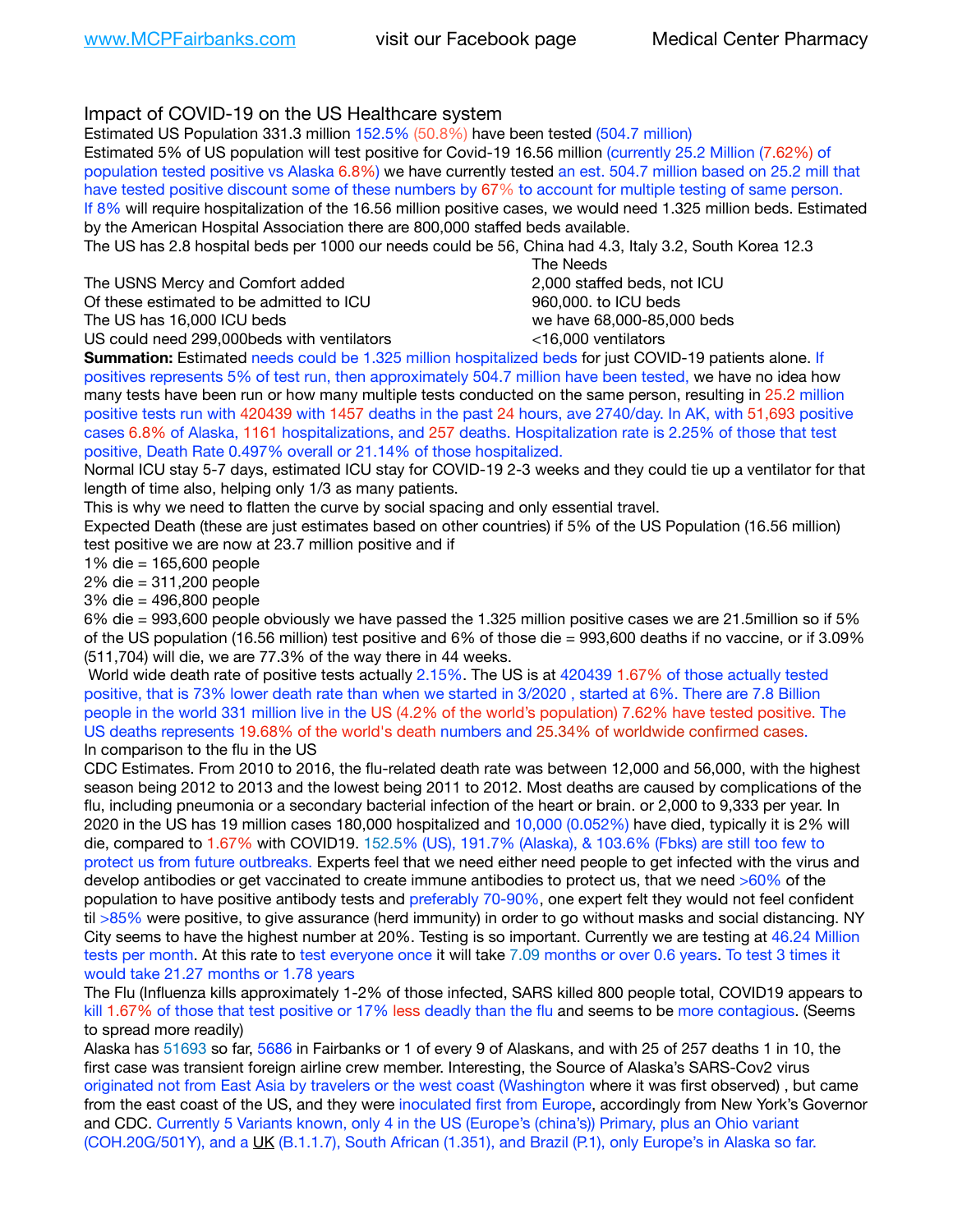**Best practice protection** is good personal Hygiene do not touch eyes, nose, mouth, wash hands frequently for at least 20-30 seconds, before you touch your face, and observe personal spacing of 6-18 feet. Remove your shoes in your house, frequently clean surface areas, let the cleaner sit 15-20 sec before wiping off. **We are recommending to wear any kind of mask.**

Drug treatment is being researched, but as yet not been verified, only suggested. Best to isolate those sick and isolate those most susceptible (old and preconditioned with risk factors)

**Risk factors:** Cardiovascular disease (56.6%), Obesity (41.7%), Diabetes (33.8%), age >60, respiratory problems, especially smokers or those who vape, High Blood Pressure

If you have been exposed self isolate for 2-4 weeks

One episode in China, a man tested negative for 27 days before showing symptoms. So Isolation may want to be considered up to 4 weeks not just 2 weeks.

Italy 1 in 10 positive cases admitted to ICU due to Hypoxic failure requiring mechanical ventilation. In NY it was 1 in 7 that required hospitalization, of the 5700 hospitalized 2634 were discharged (79% (2081)) or added (21%(553)), 9 in 10 put on a ventilator died.

Public policy development and education is important. **How Long does Covid-19 stay on objects**

| up to 3 hours                          |
|----------------------------------------|
|                                        |
| (Influenza virus 1.82 Hrs)<br>9.04 hrs |
| 11 hours                               |
| 24 hrs                                 |
| 72 hours                               |
|                                        |





### Updated graph numbers.

| Project outward                |                        |
|--------------------------------|------------------------|
| Exhalation can spray           | 1.5 m $(4.9$ ft)       |
| spittle (droplets)             |                        |
| Coughing                       | $2 \text{ m}$ (6.6 ft) |
| Sneeze                         | 6 m (19.7 ft)          |
| Development of immune response |                        |
|                                |                        |

Early viral testing tests to see if you currently have the virus.

Later antibody testing tells us if you have been exposed and survived. But does not tells us if you have immunities to the virus. We will need to have both tests done in order to open the community.. Viral Antigen and Viral RNA tells us you have the

disease and can spread the disease and can or are currently sick.

IgM (short term) and IgG (long term antibodies) tells us you have experienced the virus or had the vaccine, and got over it. You may be resistant if your [antibody levels](https://www.cdc.gov/coronavirus/2019-ncov/lab/resources/antibody-tests.html) are high enough. [Current](https://l.facebook.com/l.php?u=https://www.itv.com/news/2020-10-26/covid-19-antibody-levels-reduce-over-time-study-finds?fbclid=IwAR3Dapzh1qIH1EIOdUQI2y8THf7jfA4KBCaJz8Qg-8xe1YsrR4nsAHDIXSY&h=AT30nut8pkqp0heVuz5W2rT2WFFm-2Ab52BsJxZZCNlGsX58IpPkuVEPULbIUV_M16MAukx1Kwb657DPXxsgDN1rpOQ4gqBtQsmVYiWpnHPJo2RQsU6CPMd14lgLnQnFWxfVi6zvmw&__tn__=-UK-R&c%5B0%5D=AT1GaRAfR_nGAyqcn7TI1-PpvqOqEKXHnz6TDWvRStMnOSH7boQDvTiwTOc6VId9UES6LKiOmm2m88wKCoolkJyOFvakt2Z1Mw8toYWGGoWW23r0MNVBl7cYJXB_UOvGklNHaNnaNr1_S7NhT3BSykNOBg) [View of antibodies/immunity](https://www.livescience.com/antibodies.html)[.](https://www.itv.com/news/2020-10-26/covid-19-antibody-levels-reduce-over-time-study-finds) We have tested currently 191.7% (63.9%) of the Alaskan population and over little over 152.5% (50.8%) of the US population, discount these numbers by 67% to reflect multiple testing of

the same person. To be safe, we need at least 25% to see if we are making progress, [60%](https://www.jhsph.edu/covid-19/articles/achieving-herd-immunity-with-covid19.html) to barely [qualify](https://www.nature.com/articles/d41586-020-02948-4) to be safe, and [70-90%](https://www.mayoclinic.org/herd-immunity-and-coronavirus/art-20486808) to be assured we will not see a second wave of sickness. Some experts will [not feel safe til we are at 85%](https://www.bannerhealth.com/healthcareblog/teach-me/what-is-herd-immunity).

Three types of clinical laboratory COVID-19 or SARS-CoV-2 tests are being developed:

Molecular Gene sequencing (current method), Viral antigen (testing parts of the virus), Host antibody tests (serology). They detect the virus in different ways.

Mask & [Mask Usage:](https://www.nationalgeographic.com/history/2020/03/how-cities-flattened-curve-1918-spanish-flu-pandemic-coronavirus/) N95 filter out 95% of the particles in the air 3 microns in size or larger.

Mold sizes are about 10-12 microns in size. Bacteria are larger, so is dust

Gas molecules and viruses are smaller. PM2.5 are 2.5 microns in size.

**Viruses** can be 1 micron in size, 0.3 micron in size, or 0.1 microns in size, so they **will pass right through**. **We recommend wearing any mask, the mask may provide up to 5 times the protection** over **wearing no mask at all**. It still **does not protect** the wearer from contracting the infection, it **can inhibit** the spreading, something is **better than nothing at all**.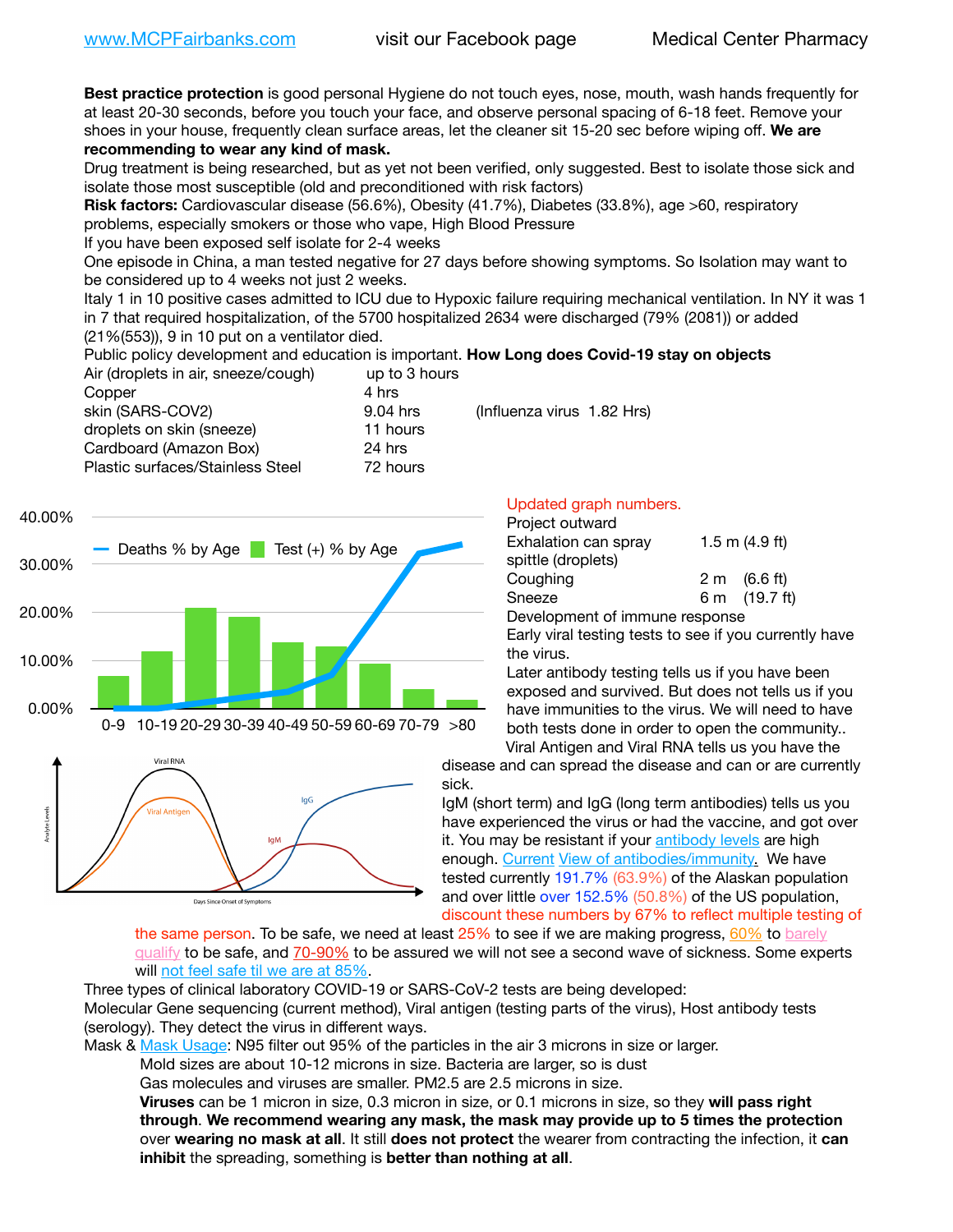**Remember there is a clean side ( the side towards you) and a dirty side,** the side to the contaminated air is dirty. If you are COVID positive then this is reversed. When handling the mask, do not touch the dirty side and then touch your face, Wash properly your hands first after touching the dirty side before touching your face. If you are infected the dirty side is the inside surface of the mask. Wash your homemade mask in hot water wash >133F (for at least 10 minutes) and rinse to sanitize with high heat >133F Plus and a weak bleach or peroxide (not Both) the mask. Daily if possible. If you are a frontline health care provider with a homemade fabric mask 2 hours. Do not touch the dirty side.

**Alcohol solutions** should be 60-80% alcohol **70%** is optimal. **Keep wet and rub 30 seconds**, or Happy Birthday song sung 3 times. **Hydrogen peroxide diluted to 2%** or 4 teaspoonful per quart of water (20ml per 946ml) Bleach the same ratio **Vinegar and ammonia are good cleaning agents, but not disinfectants**. **Do not mix** any of these agents together, toxic fumes can result. **Disinfectants, in order to be effective**, should remain on the applied surface, to be cleaned moist **(wet) for 30 seconds to 4 minutes** depending on material. Caution may dissolve glue or adhesives or bleach and discolor items, check with manufacturers. Do not let it get inside electronic devices. UV (10 minutes), [UV light](http://www.docreviews.me/best-uv-boxes-2020/?fbclid=IwAR3bvFtXB48OoBBSvYvTEnKuHNPbipxM6jUo82QUSw9wckxjC7wwRZWabGw) only kills where it can see.

#### **Myths**

Taking hot baths, using colloidal silver, eating garlic soup, gargling with bleach are not proven to be effective. We have already seen using chloroquine taking the wrong form in the wrong dose can be fatal, one death and one critically injured. (see Arizona couple after listening to the president)

**We have heard of all kinds of cures.** To date there is no curative or preventative treatments, only supportive therapy. At this point there is **no proof** that Quinine, zinc, Hydroxychloroquine, Chloroquine, or Vitamin C works. As they say wives-tale at best, irresponsible reporting most likely. We have seen no information that they work, ineffective dosing issues, over-dosing issues, permanently killing the senses of smell or taste, inappropriate usage, cardiac arrhythmias, and death from the usage of these agents have been reported.

The virus may die out with heat of summer, or cold weather, this is a myth, There are a couple of studies at show the virus can withstand 98F

We know the body tries to use up to 104F to potentiate our immune system, to kill viruses. Taking NSAID, Aspirin, Ach-Inhibitors, Arb's and you get the COVID-19 infection are not contraindicated and no clinical evidence that says you should stop any of these classes of medications. It would be misguided and ill advised if you did so In other words, Unless your doctor makes changes, keep taking your medications unless told to do otherwise.

As of 12/21/20, DHSS is aware of 11 reports regarding possible allergic reactions from Alaska's hospitals to CDC: Bartlett Regional Hospital (8), Providence Alaska (2) and Fairbanks Memorial Hospital (1). Two were identified as anaphylaxis and one of those resulted in hospitalization for ongoing monitoring. In the other three cases, symptoms were mild and not considered anaphylaxis. Symptoms have resolved in all cases and the hospitalized patient has been discharged and is doing well. The CDC said there appears to be no obvious geographic clustering of these reactions, nor was a specific production lot involved. People who experience anaphylaxis after the first dose should not receive a second dose, according to CDC recommendations.

Magnitude of Death Comparison

| <b>Conflict</b>                                       | <b>Combat Death</b> | Past 24 hours |
|-------------------------------------------------------|---------------------|---------------|
| <b>Revolutionary War</b>                              | 8,000               |               |
| <b>Civil War</b>                                      | 214,938             |               |
| <b>World War I</b>                                    | 53,402              |               |
| World War II                                          | 291,557             |               |
| <b>Korean Conflict</b>                                | 33,686              |               |
| <b>Vietnam</b>                                        | 47,424              |               |
| <b>Gulf War</b>                                       | 149                 |               |
| Afghanistan                                           | 1,833               |               |
| <b>Iraq</b>                                           | 3,836               |               |
| <b>1918 Flu</b>                                       | 675,000             |               |
| 9/11 deaths                                           | 2,977               |               |
| <b>COVID19 deaths from</b><br>1/20/2020 to 01/25/2021 | 420,439             | 1,457         |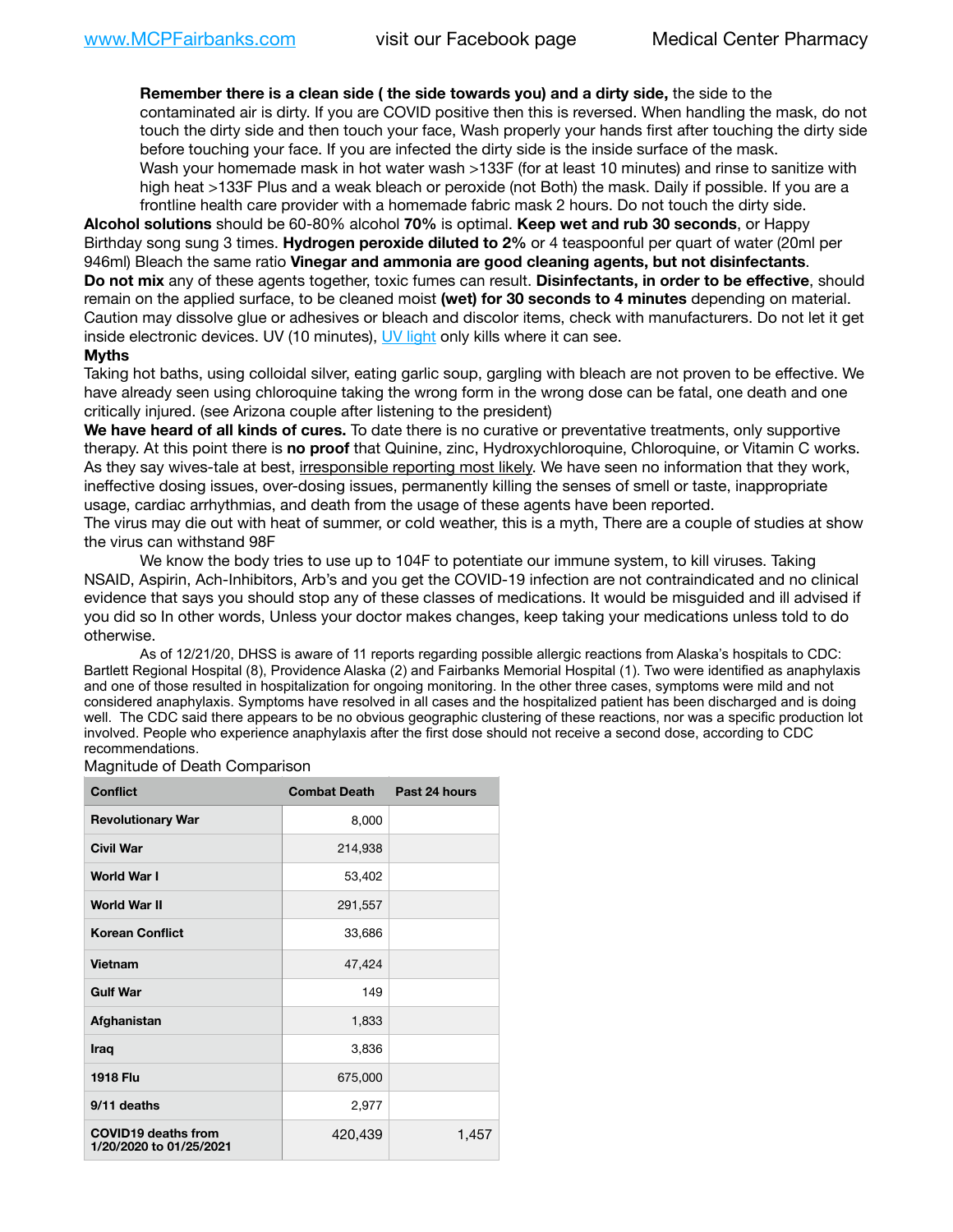Check our website [www.MCPFairbanks.com](http://www.MCPFairbanks.com) for the 13 testing sites in the interior of Alaska.

| Group                                               | Alaska COVID19 Vaccine plan 12/30/2020<br>update as of 1/25/2021                                                                                                                                                                                                                                                                                                                                                                                                                                                                                                                                                                                                                              | Who can get the<br>vaccines?<br><b>Availability</b>                                                                          |
|-----------------------------------------------------|-----------------------------------------------------------------------------------------------------------------------------------------------------------------------------------------------------------------------------------------------------------------------------------------------------------------------------------------------------------------------------------------------------------------------------------------------------------------------------------------------------------------------------------------------------------------------------------------------------------------------------------------------------------------------------------------------|------------------------------------------------------------------------------------------------------------------------------|
|                                                     | Who is in this group                                                                                                                                                                                                                                                                                                                                                                                                                                                                                                                                                                                                                                                                          |                                                                                                                              |
| Phase 1a Tier 1                                     | Long Term care Facility - Staff & Residents<br>Skilled care, Assisted living,<br>Intermediate care with developmental disabilities,<br>Residential Care facilities.<br>State Veterans Homes.<br>Front Line Hospital and Health care workers, beside personal, High<br>Risk jobs (examples ICU, ER, Surgery, Physicans/prescribers,<br>COVID units, Respiratory/OT/PT/ST Therapists, Lab Techs, Facility<br>Security, House Keeping (Environmental services), Dietary)                                                                                                                                                                                                                         | Now, limited<br>audience                                                                                                     |
| Phase 1a Tier 2                                     | Front Line EMS Fire Service providing medical services, Vaccine providers,<br>(That their services are critical), Air and Ground EMS, Community health<br>aides, Practitioners. Health care workers providing vaccines                                                                                                                                                                                                                                                                                                                                                                                                                                                                        | Now, limited audience                                                                                                        |
| Phase 1a Tier 3                                     | Starting 1/4/2021<br>Healthcare workers who have contact with residents >65 y/o and provide<br>regular healthcare services that can not be postponed without impacting<br>short or long term outcomes, or cannot be provided remotely (Not regular<br>populous yet), direct patient contact, in contact with infectious materials,                                                                                                                                                                                                                                                                                                                                                            | Starting 1/4/2021                                                                                                            |
| Phase 1a Tier 4                                     | Health care workers providing COVID19 vaccines to phase 1 populations                                                                                                                                                                                                                                                                                                                                                                                                                                                                                                                                                                                                                         | <b>TBA</b>                                                                                                                   |
| Phase 1b Tier 1<br>(Start of general<br>population) | Age > 65 (General Public) register http://covidvax.alaska.gov/ starting<br>1/6/2021 for appts after 1/11/2021 (All appts filled within 24 hrs of initial<br>openning, future appt pending vaccine availability)                                                                                                                                                                                                                                                                                                                                                                                                                                                                               | 1/11/2021by appt.<br>Accepting appt<br>statewide 1/6/21                                                                      |
| Phase 1b Tier 2                                     | Front Line Essential >50 y/o who's duties are performed with the public/co-<br>workers < 6 feet apart. Emergency responders( troopers, firefighters, Office<br>of children Services staff, Public health workers, teachers preK-12, staff,<br>childcare workers and staff, indigenous language and culture educators,<br>food and seafood workers, grocery store employees, public transit,<br>essential air services, rural cab services, US Postal workers, mail planes,<br>Utility & power (rural), Water and Waste water (Rural), Congregate living<br>settings, acute psychiatric, correctional, group homes, homeless shelters,<br>substance abuse shelters, transitional living homes. | TBA do not register yet                                                                                                      |
| Phase 1b Tier 3                                     | ages 55-64 y/o,<br>>16 y/o living in unserved communities<br>See 1b Tier 2 : Frontline essential workers 16-50 with >2 High risk health<br>conditions working < 6 feet with public or co-workers,<br>Pre-K-12 staff, indigenous language and culture<br>First responders, Office of children services, grocery store workers, Public<br>transit, US Postal workers, Utility workers, water and waste water workers.                                                                                                                                                                                                                                                                           | <b>TBA</b>                                                                                                                   |
| Phase 1b Tier 4                                     | Age $>$ 50 y/o with 2 or more risk factors<br>See Tier 1, 2, & 3 : Frontline workers 16-50 y/o not in Tier 1-3                                                                                                                                                                                                                                                                                                                                                                                                                                                                                                                                                                                | <b>TBA</b>                                                                                                                   |
| Phase 1c                                            | Ages 65-74, 16-64 with High Risk Medical Conditions, other essential<br>workers to be defined                                                                                                                                                                                                                                                                                                                                                                                                                                                                                                                                                                                                 | <b>TBA</b>                                                                                                                   |
| Phase 2                                             | General population<br>Vaccinations via pharmacies, Doctor's offices, Clinics<br>Public Health sites (Mobile clinics, Federally Qualified Health Centers,<br>Public Health Clinics, Other clinics                                                                                                                                                                                                                                                                                                                                                                                                                                                                                              | TBA (To Be announced)<br>To be announced<br>contingent on vaccine<br>availability undergoing<br>public comment period<br>now |